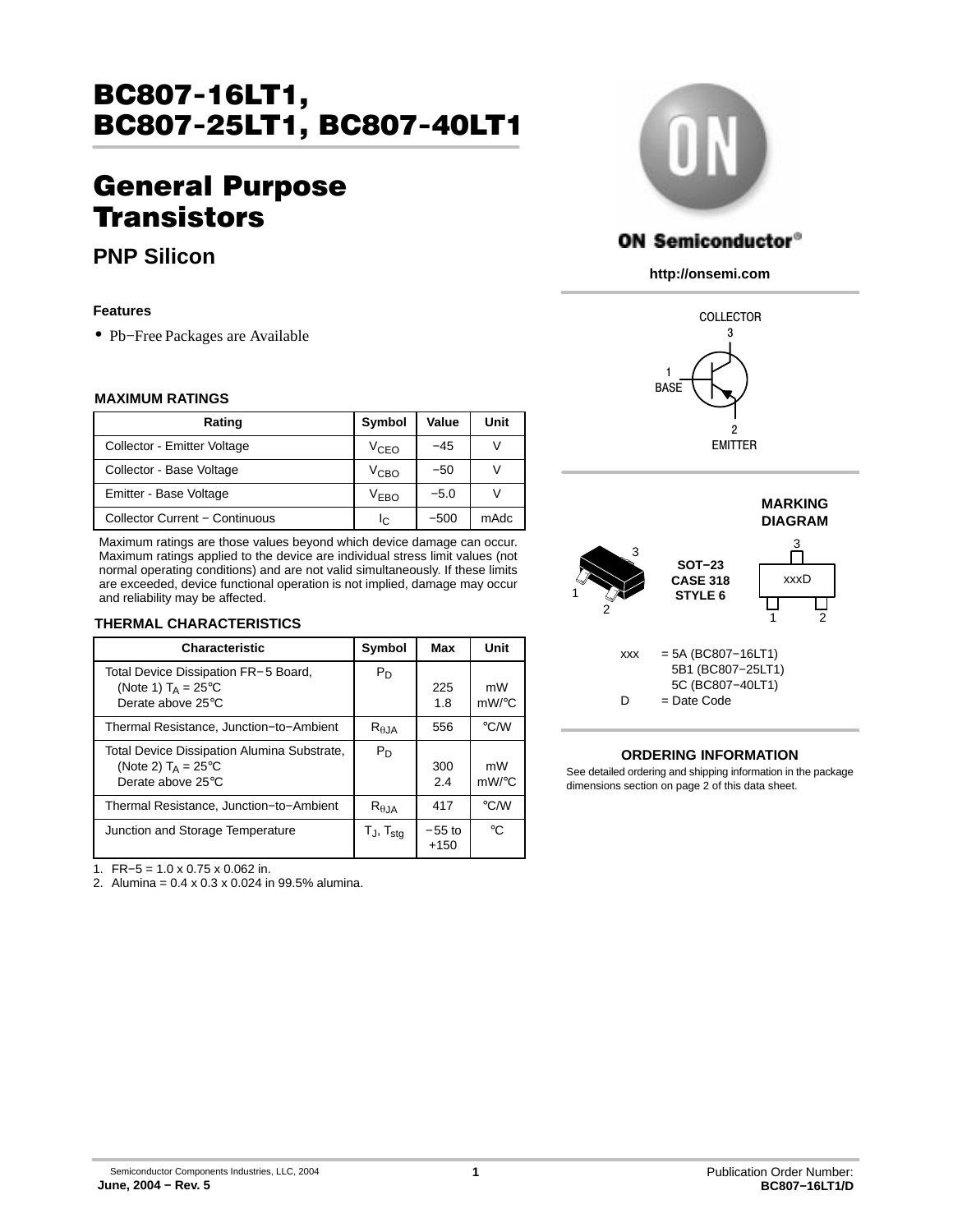# **BC807−16LT1, BC807−25LT1, BC807−40LT1**

# <span id="page-1-0"></span>**ELECTRICAL CHARACTERISTICS** (T<sub>A</sub> = 25°C unless otherwise noted.)

| <b>Characteristic</b>                                                                                                              |                                  | Symbol                   | Min                     | <b>Typ</b>               | Max                                           | Unit   |
|------------------------------------------------------------------------------------------------------------------------------------|----------------------------------|--------------------------|-------------------------|--------------------------|-----------------------------------------------|--------|
| <b>OFF CHARACTERISTICS</b>                                                                                                         |                                  |                          |                         |                          |                                               |        |
| Collector-Emitter Breakdown Voltage<br>$(I_C = -10$ mA)                                                                            | $V_{(BR)CEO}$                    | $-45$                    | -                       | $\qquad \qquad -$        | V                                             |        |
| Collector-Emitter Breakdown Voltage<br>$(V_{EB} = 0, I_C = -10 \mu A)$                                                             |                                  | $V_{(BR)CES}$            | $-50$                   |                          |                                               | V      |
| Emitter-Base Breakdown Voltage<br>$(I_E = -1.0 \mu A)$                                                                             |                                  | $V_{(BR)EBO}$            | $-5.0$                  | $\overline{\phantom{0}}$ | $\overline{\phantom{0}}$                      | V      |
| <b>Collector Cutoff Current</b><br>$(V_{CB} = -20 V)$<br>$(V_{CB} = -20 V, T_J = 150°C)$                                           | <b>I</b> CBO                     |                          |                         | $-100$<br>$-5.0$         | nA<br>μA                                      |        |
| <b>ON CHARACTERISTICS</b>                                                                                                          |                                  |                          |                         |                          |                                               |        |
| <b>DC Current Gain</b><br>$(I_C = -100 \text{ mA}, V_{CE} = -1.0 \text{ V})$<br>$(I_C = -500 \text{ mA}, V_{CE} = -1.0 \text{ V})$ | BC807-16<br>BC807-25<br>BC807-40 | $h_{FE}$                 | 100<br>160<br>250<br>40 |                          | 250<br>400<br>600<br>$\overline{\phantom{0}}$ |        |
| <b>Collector-Emitter Saturation Voltage</b><br>$(I_C = -500 \text{ mA}, I_B = -50 \text{ mA})$                                     | $V_{CE(sat)}$                    | $\overline{\phantom{0}}$ |                         | $-0.7$                   | V                                             |        |
| Base-Emitter On Voltage<br>$(I_C = -500 \text{ mA}, I_B = -1.0 \text{ V})$                                                         |                                  | $V_{BE(on)}$             | -                       | -                        | $-1.2$                                        | $\vee$ |
| <b>SMALL-SIGNAL CHARACTERISTICS</b>                                                                                                |                                  |                          |                         |                          |                                               |        |
| Current-Gain - Bandwidth Product<br>$(I_C = -10 \text{ mA}, V_{CE} = -5.0 \text{ Vdc}, f = 100 \text{ MHz})$                       |                                  | fτ                       | 100                     | $\qquad \qquad -$        | $\qquad \qquad -$                             | MHz    |
| Output Capacitance<br>$(V_{CB} = -10 V, f = 1.0 MHz)$                                                                              | $C_{\rm obo}$                    | $\overline{\phantom{0}}$ | 10                      | $-0.7$                   | pF                                            |        |
| <b>DEVICE ORDERING INFORMATION</b>                                                                                                 |                                  |                          |                         |                          |                                               |        |
| <b>Device</b>                                                                                                                      | Package                          |                          |                         | Shipping <sup>†</sup>    |                                               |        |
| BC807-16LT1                                                                                                                        | SOT-23                           |                          | 3,000 Tape & Reel       |                          |                                               |        |
| BC807-16LT3                                                                                                                        | $SOT-23$                         |                          | 10,000 Tape & Reel      |                          |                                               |        |
| BC807-25LT1                                                                                                                        | $SOT-23$                         |                          |                         |                          |                                               |        |
| BC807-25LT1G                                                                                                                       | <b>SOT-23</b><br>(Pb-Free)       |                          | 3,000 Tape & Reel       |                          |                                               |        |
| BC807-25LT3                                                                                                                        | <b>SOT-23</b>                    | 10,000 Tape & Reel       |                         |                          |                                               |        |
| BC807-40LT1                                                                                                                        | <b>SOT-23</b>                    |                          |                         |                          |                                               |        |
| BC807-40LT1G                                                                                                                       | $SOT-23$<br>(Pb-Free)            |                          | 3,000 Tape & Reel       |                          |                                               |        |
| BC807-40LT3                                                                                                                        | <b>SOT-23</b>                    |                          | 10,000 Tape & Reel      |                          |                                               |        |
| BC807-40LT3G                                                                                                                       | SOT-23<br>(Pb-Free)              |                          |                         |                          |                                               |        |

†For information on tape and reel specifications, including part orientation and tape sizes, please refer to our Tape and Reel Packaging Specifications Brochure, BRD8011/D.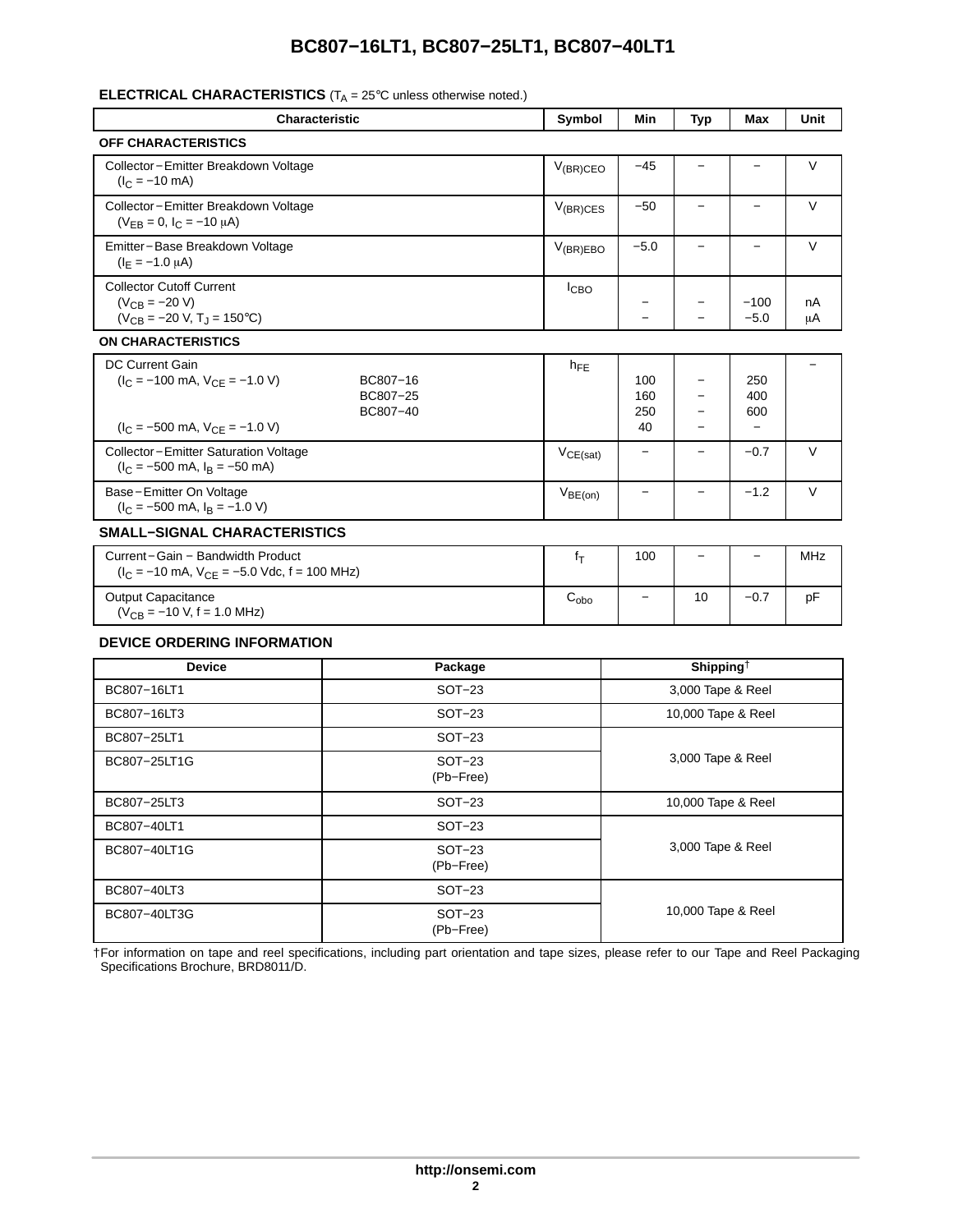# **BC807−16LT1, BC807−25LT1, BC807−40LT1**